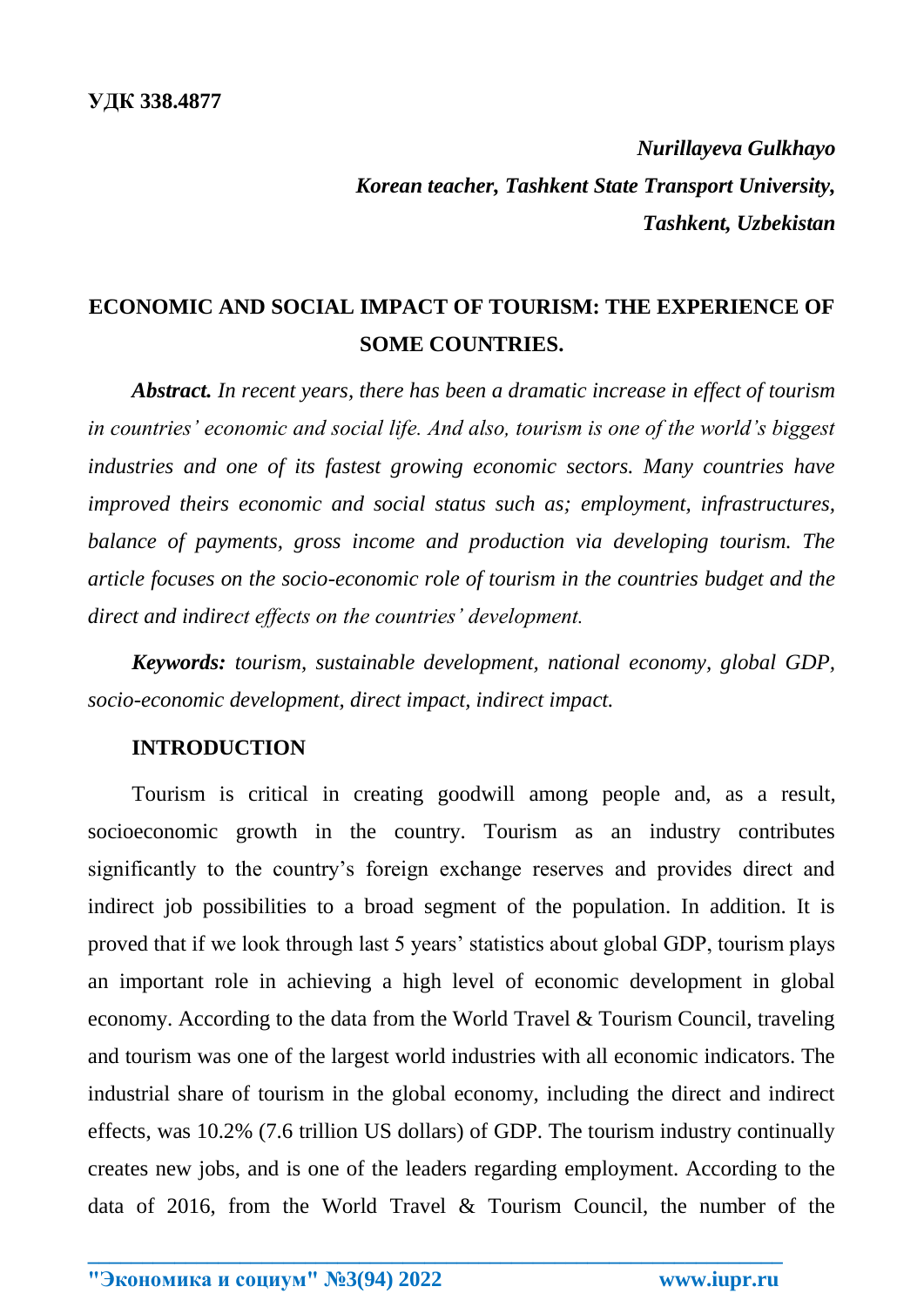employees in the tourism industry reached 292 million and 806.5 billion US dollars were invested in the sector, which is 4.4%1 of total investment. It may be noted that tourism and travelling were catalyzers for social-economic and cultural development of a country (WTTC, 2017). In this connection, the World Travel and Tourism Council (WTTC 2021) revealed that travel and tourism plays a vital role in the employment, both including its direct, indirect and induced impacts; it estimated that 1 in 4 jobs created across the world, i.e., about 334 million or 10.6% of all jobs, accounted for USD 9.2 trillion, 10.4% of global GDP. Meanwhile, international visitor spending amounted to 6.8% of total exports and 27.4% of global services exports, contributing USD 1.7 trillion in 2019. Thus, many countries recognize it as one of the priorities in the development of the national economy.

#### **LITERATURE REVIEW**

 On the impact of tourism on the socio-economic development of the country many scientists have done scientific research. For example, A.M.Gpudratli tourism positively assessing the impact on the country's economy, the tourism industry generates national income reproduction creating new jobs; with the production of tourist services development of all related industries; social and in tourist centers development of production infrastructure; folk crafts and culture activation of the centers; ensuring an increase in living standards; helps increase foreign exchange earnings. A.V.Strelnikov and the creation of a single new job in this sector is 20 times higher than in the industrial sector found to be twice as cheap. The neutrality hypothesis due to the growth in tourism independent from economic growth and the tourism is not vital component of overall economic activities (Mieiro and Ramos 2010).

Studies conducted for the Middle East countries such as (Tang and Abosedra 2016) examined hypothesis the tourism are driving growth for Lebanon, the results found the tourist led growth. Kreishan (2010) examined the effect of tourism on economic growth in Jordan, the main finding refer to unidirectional causality. Razaq and Masarwah (2006) explained the impact of tourism sector on the Jordaian economy.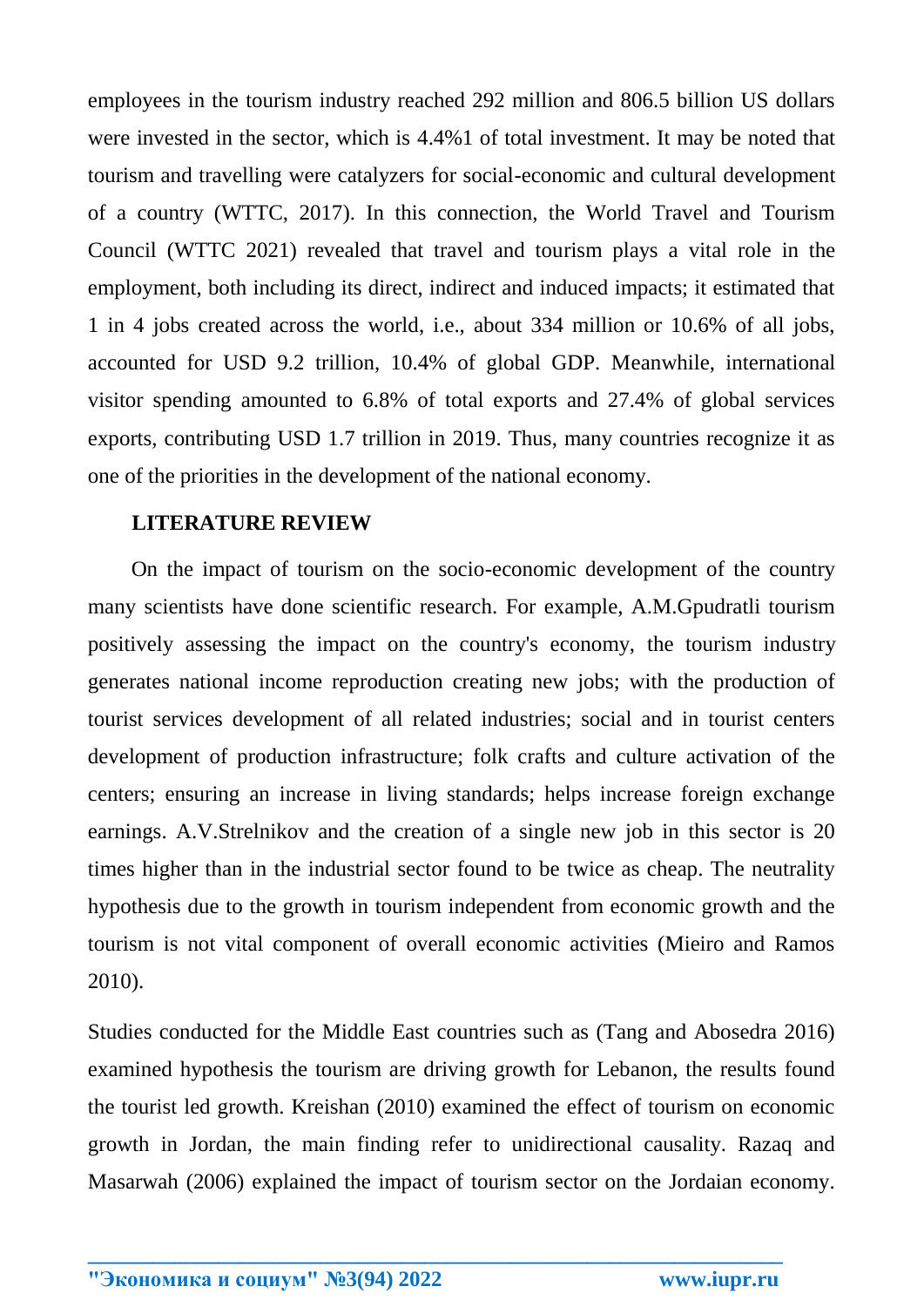The main result is the tourism receipts played vital role in the most important economics variables.

Jeon (2020) initiated a study in Korea to investigate the association between macro and non-macro variables on tourism companies' stock performance. The study included monthly data from January 2001 to December 2018. The results revealed that variables such as oil prices, exchange rate, and industrial production have an adverse effect on tourism companies' stock prices, while the effects of tourism expenditure and consumer price index are positive and significant.

Ivanov and Webster (2013) emphasized the one-way relationship by demonstrating the positive role of tourism on real growth in one hundred and sixty-seven nations. Bouzahasah and EI Menyari (2013) have proven the validity of this hypothesis in the short-run in both Tunisia and Morocco, while the relationship is reflected in the long term.Ohlan (2017) confirmed unidirecional causality which related tourism activity to economic growth and positive impact between financial development and tourism in indian. Chulaphan, and Barahona (2018) investigated whether the expansion of tourism activity contributed to the economic growth of Thailand or an inverse relationship where the economic growth in Thailand leads to the growth of tourism sector, This study were used time series techniques, cintegration and causal tests Granger.

According to Bogdanov Yu.V., 30 tourists are directly one or indirectly two creates new jobs [3]. Researcher Z.M. According to Mukhamedova, The share of tourism revenues in GDP in Uzbekistan if it reaches at least 5%, the number of people employed in this sector will be 2433 people reaches The GDP per capita will increase by 392.1 thousand soums.

# **DATA AND METHODOLOGY**

# *The experience of some countries*

Jordan experience. The tourism sector is a major component of Jordan's GDP and contribute to its development. Several studies have examined the existence of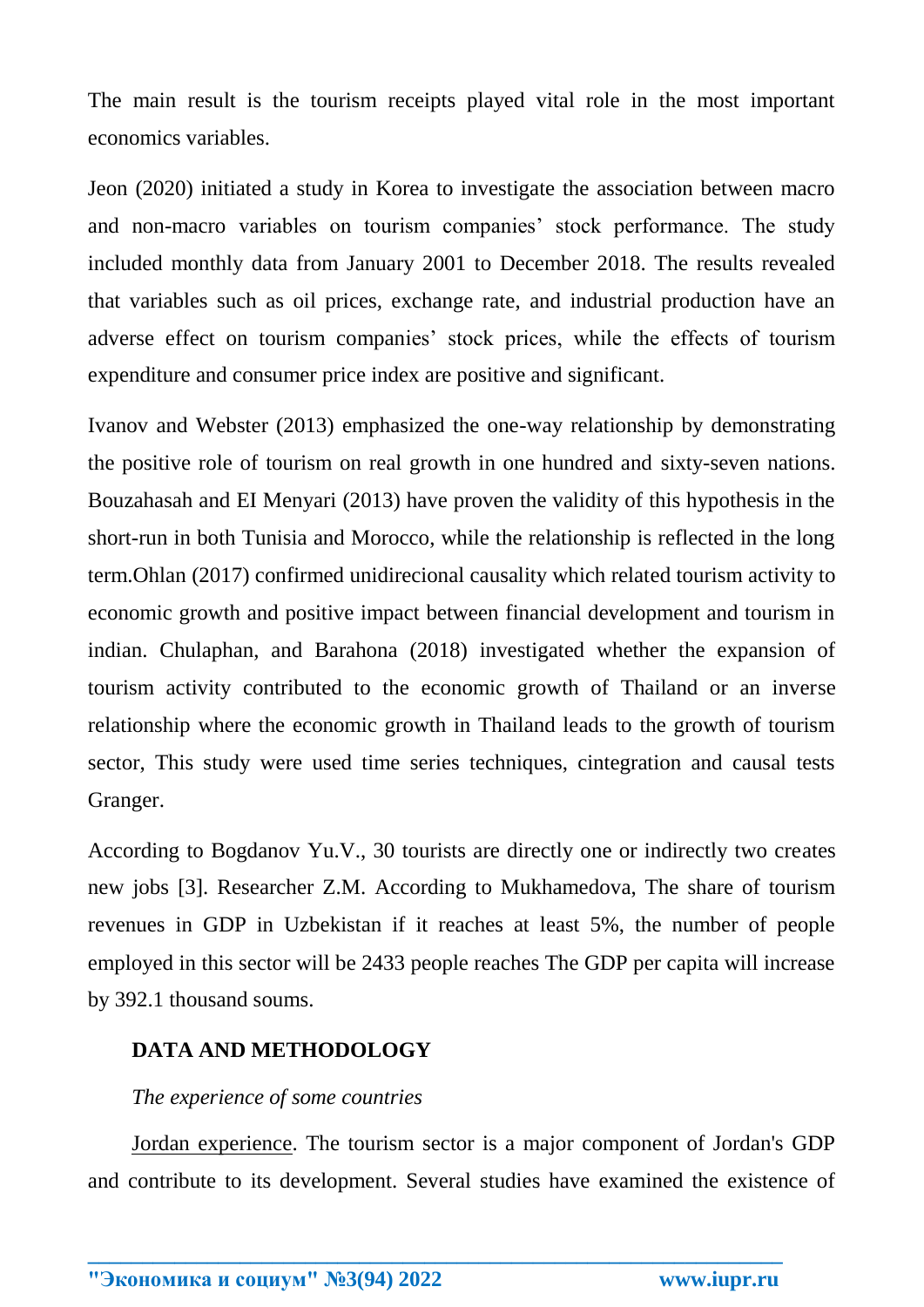unidirectional causality links the growth of tourism activity with the high levels of economic growth (Brida, Lanzilotta and Pizzolon 2016), (Devitra and Kyaw 2016), (Husein and Kara 2011). Jordanian has considered tourism as a unique economic activity to stimulate the development of overall economy. The Jordanian Strategic Plan for the Tourism Sector (2018-2022) focused on the development of the tourism sector in order to improve the competitiveness of the Jordanian economy and sustain its growth.(Minstry of Tourism-Jordan).Jordanian economy is suffering from many problems associated with structure of macroeconomics represent of deficit in balance of trade, deficit in balance of payments,high unemployment limited foreign earninings, poverity,high inflation and external shocks. thus, The Jordanian government determine tourism as a key sector to stimulate economic performance by improving efficiency and increasing productivity. Tourism sector can play effective role to help policymakers by increasing tourism receipt, creat positive externality backward and forward linkages to other economic sectors.(cernat and gourdon 2012), (Tugcu 2014). It expands investment opportunities and creats positive return to scale and scope (croes 2006).

Georgia experience. Tourism has a huge influence on the Georgia economy fields, like transport, communications, construction, industry, production of mass consumption products, different spheres of service sector and many others. In recent years, the growing tendency is being observed in terms of international arrivals in Georgia. According to the data from the Information Analytical Department under the Ministry of the Internal Affairs, 7 554 994 visitors were identified in 2017, which is 18.7% more compared to the same reporting in 2016. According to the conditional division, correlation of the participant share regarding 2016 data is as follows: 1.24 hours and more  $-2$  720 970 visits (42% of the total number); 2. Transit  $-1$  321 344 visits (20.7% of the total number); One-day visit  $-2$  318 189 (36.4% of the total number). There are 1765 accommodation facilities with 57049 beds registered in the database of the Georgian Tourism National Administration. 26% comes to Tbilisi, then 20% to Ajara region, the worst situation is in Shida Kartli region, which is one the last place according to the number of overnight facilities in the country.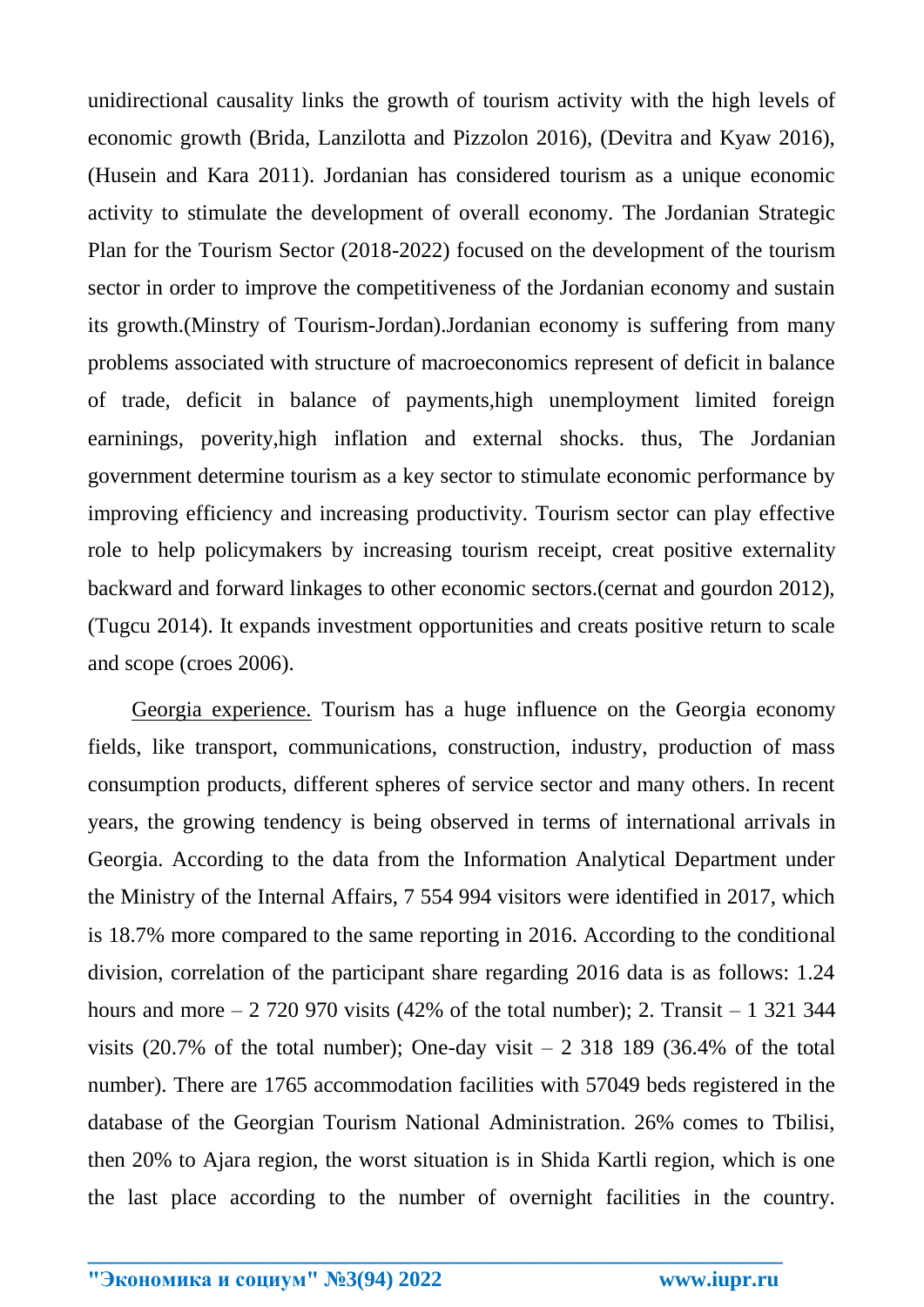Currently, 26 brand hotels construction is planned in Tbilisi, Ajara, Samtskhe-Javakheti, Imereti and Javakheti regions.

Saudi Arabia experience. The Kingdom of Saudi Arabia is one of the world's leading economies in terms of tourism. Tourism is crucial to the growth of many economies around the world and has been a subject of extensive research for many years, but very few studies have been conducted in the context of this country. In Saudi Arabia, the contribution of GDP and total employment generated by travel and tourism accounted for 9.5% and 11.2% (WTTC 2019); hence it is a viable option to move ahead toward sustainable tourism with less reliance on traditional means of raising economic growth.

#### **DISCUSSION**

The country enters the currency through its participation in the processes of the international tourism market and improve the balance of payments. The generation of income by international tourism is different from that of the economy also affects investments in industries. This is multiplicative leads to economic growth and development through efficiency. So, develop In addition to the development of production, the country's infrastructure and transport, communications lines, trade links, and so on, which ultimately improves leads to the restructuring of the economic system. It is also a tourist attraction due to the demand of tourists for various goods and services at the destinations and through the creation of new networks and activities diversifies the economic structure of the country.In the field of tourism and it new jobs will be created in areas of indirect support, and they reduces the unemployment rate in the country. Tourism develops market relations and among various local businesses related to tourism, as well as the economy establish cooperation between firms operating in other fields. Often, such cooperation leads to the emergence of economic clusters. Taxes on tourism activities fall into different levels of budgets and this indicates the multi-level impact of tourism on the economy.

### **CONCLUSIONS AND RECOMMENDATIONS**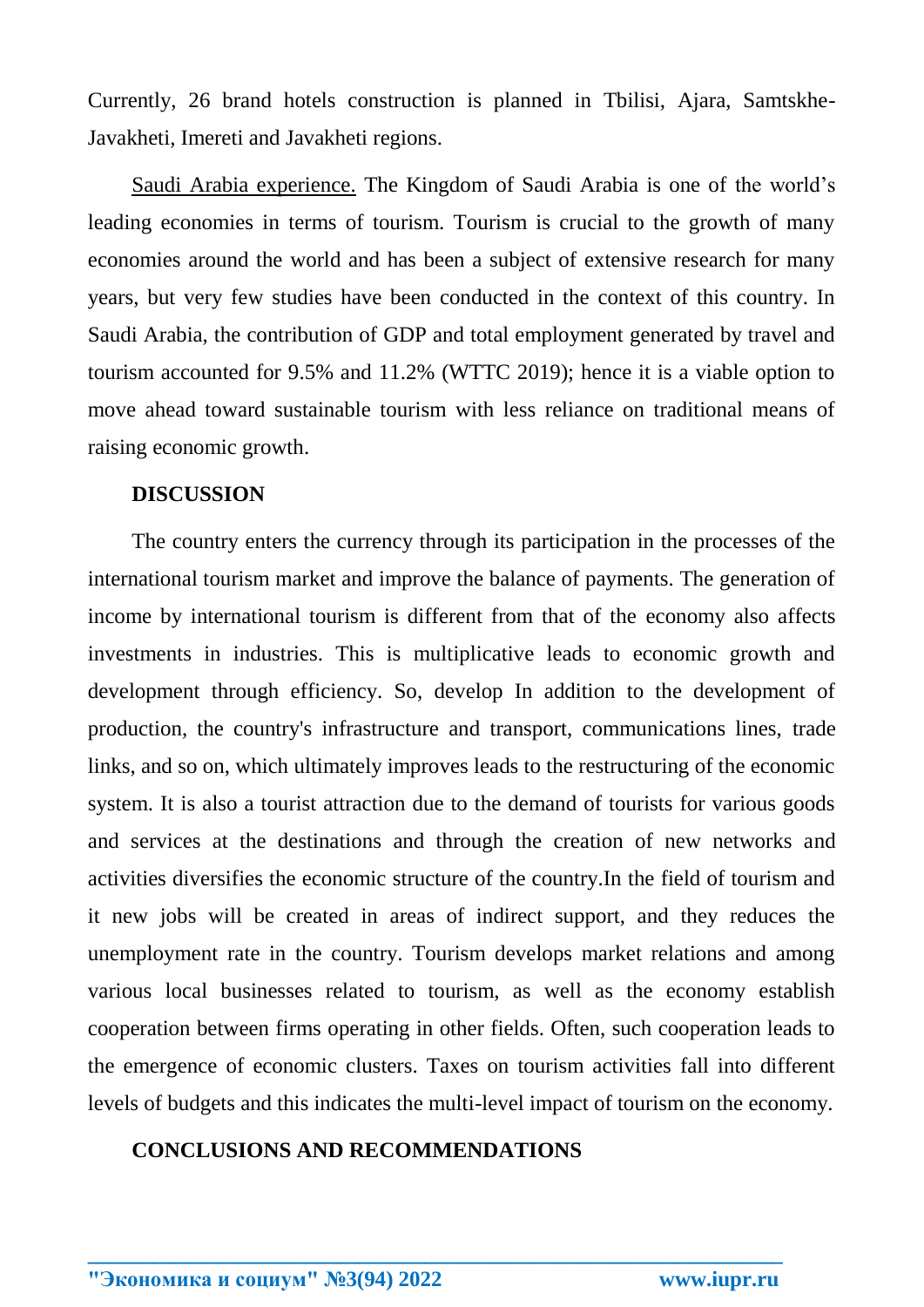This study is an effort to explore the tourism sector's role in determining the growth in countries economic and social life. Economic impact evaluation assesses tourism's contribution to the economy in terms of money, job creation, infrastructure development, local industry growth, regional development, and changes in people's standard of living. For instance, as we know from the above information that tourism revenues contribute to a real GDP change of 16% over two years in Jordan while the contribution of GDP and total employment generated by travel and tourism accounted for 9.5% and 11.2% in Saudia Arabia . This result is consistent with the long-term and stable relationship between tourism activities and real GDP growth in Jordan. With more clarity, When tourists activites or events increase, the GDP growth rate enhances by increasing in the balance tourism and fixed assets from tourism sector. To conclude, In short, tourism is important in the socio-economic development of the country is important. Therefore, the level of socio-economic development of the country complex, mutual use of tourism potential in order to further enhance the formation of linked mechanisms is required.

# **REFERNCES**

- **1.** World Travel & Tourism Council, Travel and Tourism Economic Impact, World, 2017.
- **2.** WTTC. 2021. Global Economic Impact and Trends 2021. Available online: [https://wttc.org/Portals/0/Documents/Reports/2021/Global%20Economic%20Imp](https://wttc.org/Portals/0/Documents/Reports/2021/Global%20Economic%20Impact%20and%20Trends%202021.pdf?ver=2021-07-01-114957-177) [act%20and%20Trends%202021.pdf?ver=2021-07-01-114957-177](https://wttc.org/Portals/0/Documents/Reports/2021/Global%20Economic%20Impact%20and%20Trends%202021.pdf?ver=2021-07-01-114957-177) (accessed on 21June 2021 ) .
- **3.** Gudratli A. M, Influence of tourism on the national economy //Современная наука: актуальные вопросы, достижения и инновации. – 2020. –С. 50-53
- **4.** Strelnikov A.V. Organizational and economic mechanism ensuring the competitiveness of educational services of universities, involved in training personnel for service and tourism //М.: ГБОУ ВПО «Тверской государственный университет. – 2012. – С. 3.